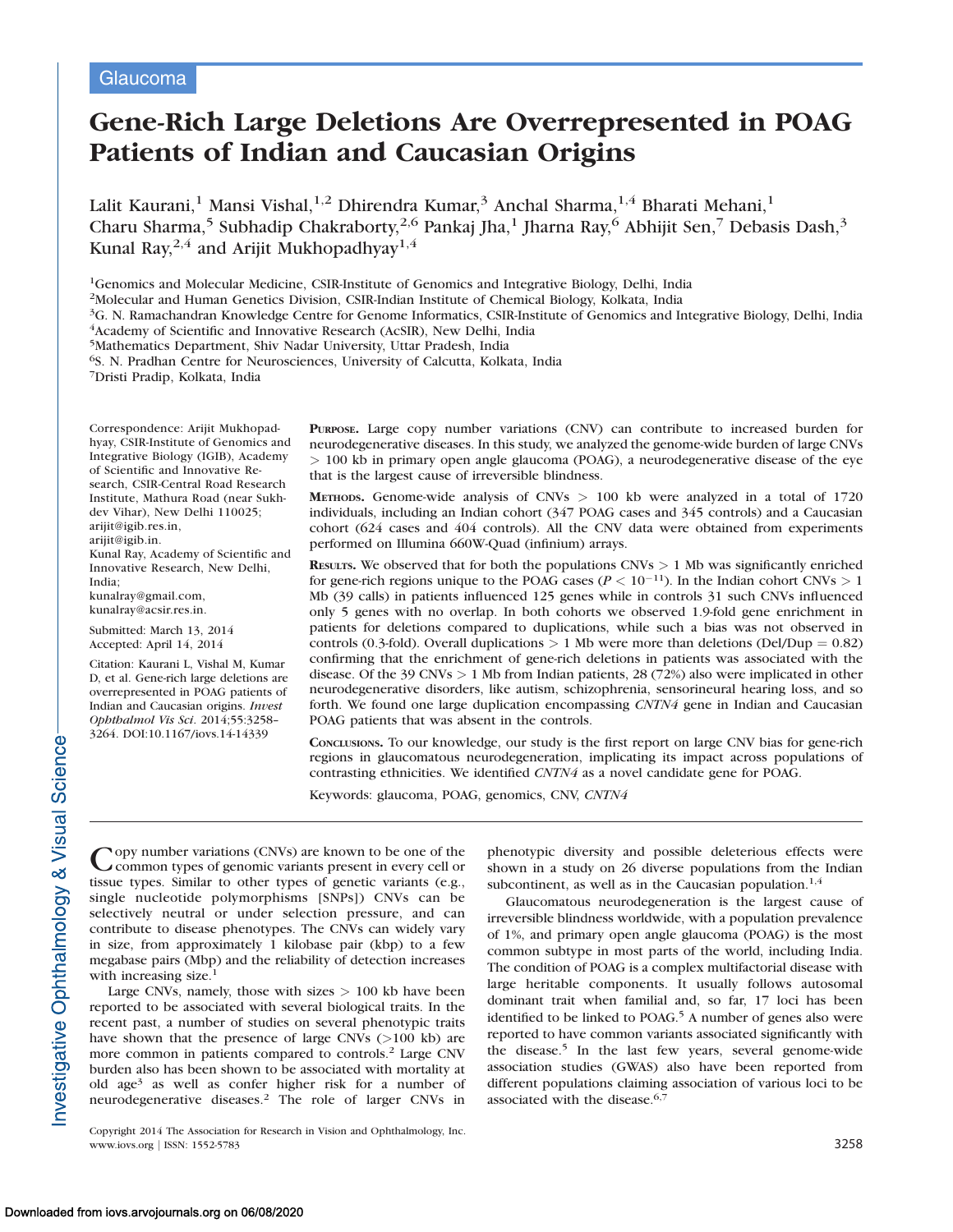Genome-wide studies also have reported involvement of rare as well as common CNVs with POAG,<sup>8,9</sup> and CNVs associated with IOP, a major risk factor for POAG.<sup>10</sup> Familybased linkage studies have identified a CNV segregating with normotensive glaucoma (NTG), an important subtype of POAG.11 Studies have explored candidate gene-based CNVs for their possible role in the disease.<sup>12,13</sup> However, overlap between these findings is poor, warranting further studies in different populations to decipher the molecular mechanism with better clarity.

The impact of large CNVs in POAG has not been reported so far in the literature. In this study, we specifically looked into the burden of large CNVs (>100 kb) on a genome-wide scale, with a focus for their enrichment in gene-rich regions for POAG in an Indian cohort, and used a publically available Caucasian dataset to check for reproducibility of such burden across ethnic boundaries.

#### **METHODS**

#### Study Subjects

This study includes 364 POAG patients and 365 controls recruited from a large population residing in eastern part of India (West Bengal). Inclusion criteria for cases were optic disc cupping or visual field changes in patients with an IOP of greater than 20 mm Hg, and optic disc cupping and visual field changes in patients with an IOP of less than 20 mm Hg. Cases with ocular hypertension but without cupping and/or visual field changes were excluded from the study, $^{14}$  The samples were recruited after explaining the study to them individually and taken written consent. This study also was approved by the human ethics committee of the organization and followed the tenets of the Declaration of Helsinki.

For validation in an independent population, we included genome-wide CNV data of 866 cases and 495 controls from a POAG cohort of Caucasian background (GLAUGEN: dbGaP Study Accession:phs000308.v1.p1).

#### DNA Isolation and Genome-Wide Genotyping for CNVs

For samples collected in the Indian cohort, genomic DNA was extracted from peripheral blood leukocytes using a standard salting-out procedure. We performed genome-wide genotyping, using the Infinium Human660W-quad BeadChip (Illumina, Inc., San Diego, CA, USA). We used 200 ng of genomic DNA for each sample, in accordance with the manufacturer's guidelines. The raw data files were processed by the GenomeStudio software package provided by the manufacturers. For the Caucasian cohort, genome-wide data was generated on the same platform and was made available through the dbGAP server, which we have accessed and analyzed (see below).

## CNV Quality Control and CNV Call

We removed 25 samples for their close genetic relatedness (IBS test) with other samples in the Indian cohort. Furthermore, we used a threshold of 0.35 for the standard deviation for logR ratio of normalized intensity (LRR) and 12 samples failed to meet this criteria ([Supplementary Fig. S1](http://www.iovs.org/content/55/5/3258/suppl/DC1)). To call CNVs, we used the PennCNV algorithm<sup>15</sup> and applied a stringent criterion of at least 10 consecutive probes to show altered intensity to qualify as a CNV call. The CNVPartition<sup>16</sup> was used as an independent tool and 82% concordance was noted with the calls generated by PennCNV. The data presented in the study is the result of PennCNV algorithm. Using the aforementioned filter criteria on Caucasian samples, 306 samples were removed from1334 total samples and, thus, we analyzed data for 1028 samples (624 cases, 404 controls) from this cohort. We focused on individual CNV calls  $> 100$  kb in patient or control groups independently. An independent validation of CNV calls was done on Indian samples by real-time PCR taking representative CNVs and we could validate approximately 70% of the CNV calls (Kaurani et al., unpublished data).

The datasets used for the analyses described in this manuscript were obtained from dbGaP, available in the public domain at http://www.ncbi.nlm.nih.gov/sites/entrez?db= gapthrough dbGaP accession number phs000308.v1.p1.

#### **RESULTS**

In this study, we analyzed genome-wide large CNVs (>100 kb) in 1720 individual samples, representing 692 Indians (347 cases, 345 controls) and 1028 Caucasians (624 cases, 404 controls). In addition, we also used CNVs from the database of genomic variants (DGV), which represents more than 11,000 samples. In the Indian POAG group, the mean age of the patients was  $49.196 \pm 16.45$  years and for the controls it was  $49.75 \pm 11.36$  years. The mean IOP for the patients was 22.93  $±$  7.74 mm of Hg.

#### Genomic Landscape of Larger CNVRs in POAG Patients and Controls

We identified a total of 208,929 CNV calls from 692 samples and 453,761 CNV calls from 1028 samples from the Indian and the Caucasian datasets, respectively. Upon applying a minimum size filter of 100 kb in cases and controls separately, we identified 2116 and 2064 individual CNVs in the Indian cohort (Fig. 1, [Supplementary Table S1\)](http://www.iovs.org/content/55/5/3258/suppl/DC1). In the Caucasian cohort, the corresponding numbers were 15,155 and 8582 ([Supplementa](http://www.iovs.org/content/55/5/3258/suppl/DC1)[ry Fig. S2, Supplementary Table S2](http://www.iovs.org/content/55/5/3258/suppl/DC1)). Genome-wide occurrence of deletions and duplications was not significantly different between the cases and the controls in either cohort [\(Supplementary Fig. 3\)](http://www.iovs.org/content/55/5/3258/suppl/DC1). Average CNV rate per genome was similar between the cases and controls (6.1 vs. 6.0 in Indian data; 24.3 vs. 21.1 in Caucasian data, respectively), but was different between the two cohorts as depicted in Table 1. Analyzing the standard deviation of the logR ratios, we showed that the higher number of CNVs in the Caucasian data was not due to a technical noise, but was a feature of the specific population [\(Supplementary Fig. 4\)](http://www.iovs.org/content/55/5/3258/suppl/DC1). Average CNV size was similar between cases and controls, and was not significantly different between the Indian and the Caucasian cohorts (237.2 kb vs. 237.7 kb in Indian data; 343.3 kb vs. 323 kb in Caucasian data) as depicted in Table 1.

## CNVs >1 Mb Are Significantly Enriched for Genes in the POAG Patients

We segregated the CNVs into four separate size bins, and compared CNVs frequencies in each size bin between the cases and the controls. Inconsistent with literature of large CNVs, we did not find significantly increased burden of large CNVs in POAG samples in either of the cohorts (Table 2).

We analyzed CNVs potentially influencing genes (by overlapping coordinates) in each size bin. Interestingly, for the largest size range (i.e.,  $CNVs > 1$  Mb) a total of 39 CNVs in the patients overlapped with 125 genes ,whereas 31 CNVs in the controls overlapped only with 5 genes not found in the patients (P value  $1.17 \times 10^{-22}$ , Table 3). In the Caucasian dataset, this also held true (*P* value  $1.33 \times 10^{-11}$ , Table 3). This observation was not due to a few CNVs in the cases as of 39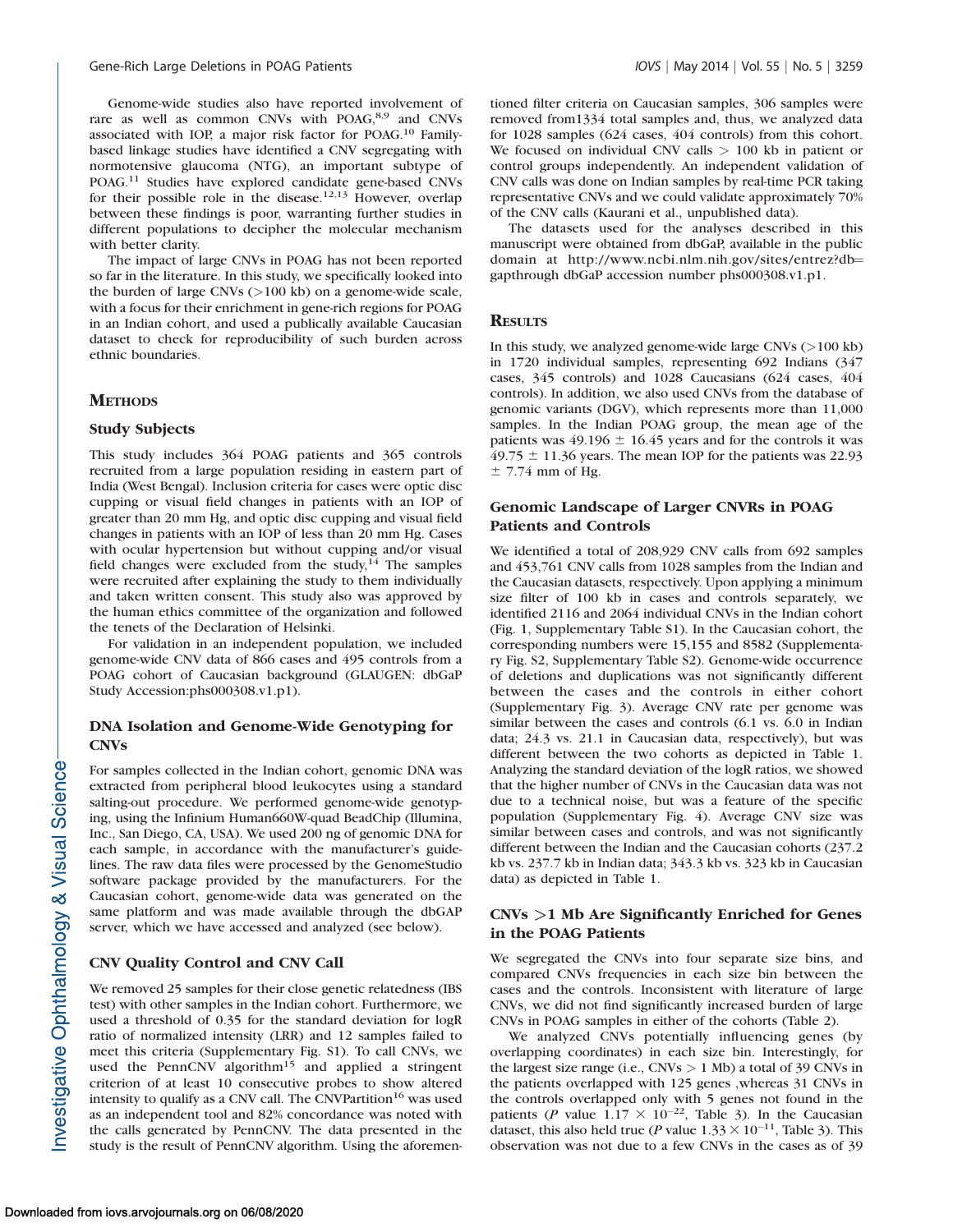

FIGURE 1. Genomic landscape of large CNVs in POAG cases and controls. The Figure depicts whole genome distribution of CNVs > 100 kb in POAG cases and controls (Indian cohort). For each chromosome the upper panel represent cases (P) and the lower panel for controls (C). The horizontal axes is for chromosome size (in Mbp), the vertical axes represents segment count. Deletion is depicted in red and duplication is in blue.

CNVs 15 overlapped with genes, whereas for the controls only two CNVs were in the genic region. In the Indian patient group, 1.8% of the large CNV calls were >1 Mb and for the controls it was 1.5%, while that for the Caucasian data is 3.5% and 2.9%, respectively. We did not observe this gene enrichment in cases in the three other CNV size bins of sizes less than 1 Mb, for either of the cohorts.

## Deletion CNVs > 1 Mb Enriched for Genes Are Overrepresented in the POAG Patients

We found deletions to be overrepresented in the CNVs  $> 1$  Mb that overlapped with the genic regions. In the genomic regions harboring functional transcripts (refseq dataset), deletions were found to be approximately 1.9-fold enriched compared to duplications in the POAG patients of Indian and Caucasian

origins. Such a bias for large deletions was not observed in the control samples of either population (Fig. 2). For a larger pool of data from the general population, we analyzed CNVs > 1 Mb from the database of genomic variants. This dataset contained a total of 245,487 nonredundant CNV calls from 11,261 samples, of which 251 were unique CNVs of >1 Mb. This dataset also did not show any bias of gene-rich deletions. Interestingly, in the overall dataset of  $CNV > 1$  Mb, the number of deletions was less than duplications (Del/Dup, 0.82) and a poor correlation ( $r^2 = 0.15$ ) indicated that this enrichment was not due to a bias of more deletions in general (Fig. 2, [Supplemen](http://www.iovs.org/content/55/5/3258/suppl/DC1)[tary Table S3\)](http://www.iovs.org/content/55/5/3258/suppl/DC1). The bias for gene-rich deletions in cases was not observed for smaller size CNVs (>100 Kb and <1 Mb) [\(Supplementary Table S4](http://www.iovs.org/content/55/5/3258/suppl/DC1) for Indian data and [Supplementary](http://www.iovs.org/content/55/5/3258/suppl/DC1) [Table S5](http://www.iovs.org/content/55/5/3258/suppl/DC1) for Caucasian data).

#### TABLE 1. Summary of CNVs in the Study Populations

|                                                                      | <b>Indian Data</b>   |                      | Caucasian Data        |                     |  |
|----------------------------------------------------------------------|----------------------|----------------------|-----------------------|---------------------|--|
|                                                                      | Cases, $n = 347$     | Controls, $n = 345$  | Cases, $n = 624$      | Controls, $n = 404$ |  |
| Total CNV calls, $>100$ kb                                           | 2116                 | 2064                 | 15154                 | 8542                |  |
| Average CNV per genome, $>100$ kb<br>Average CNV size in kb (median) | 6.1<br>237.2 (146.1) | 6.0<br>237.7 (144.9) | 24.3<br>343.3 (151.7) | 21.1<br>323 (149.2) |  |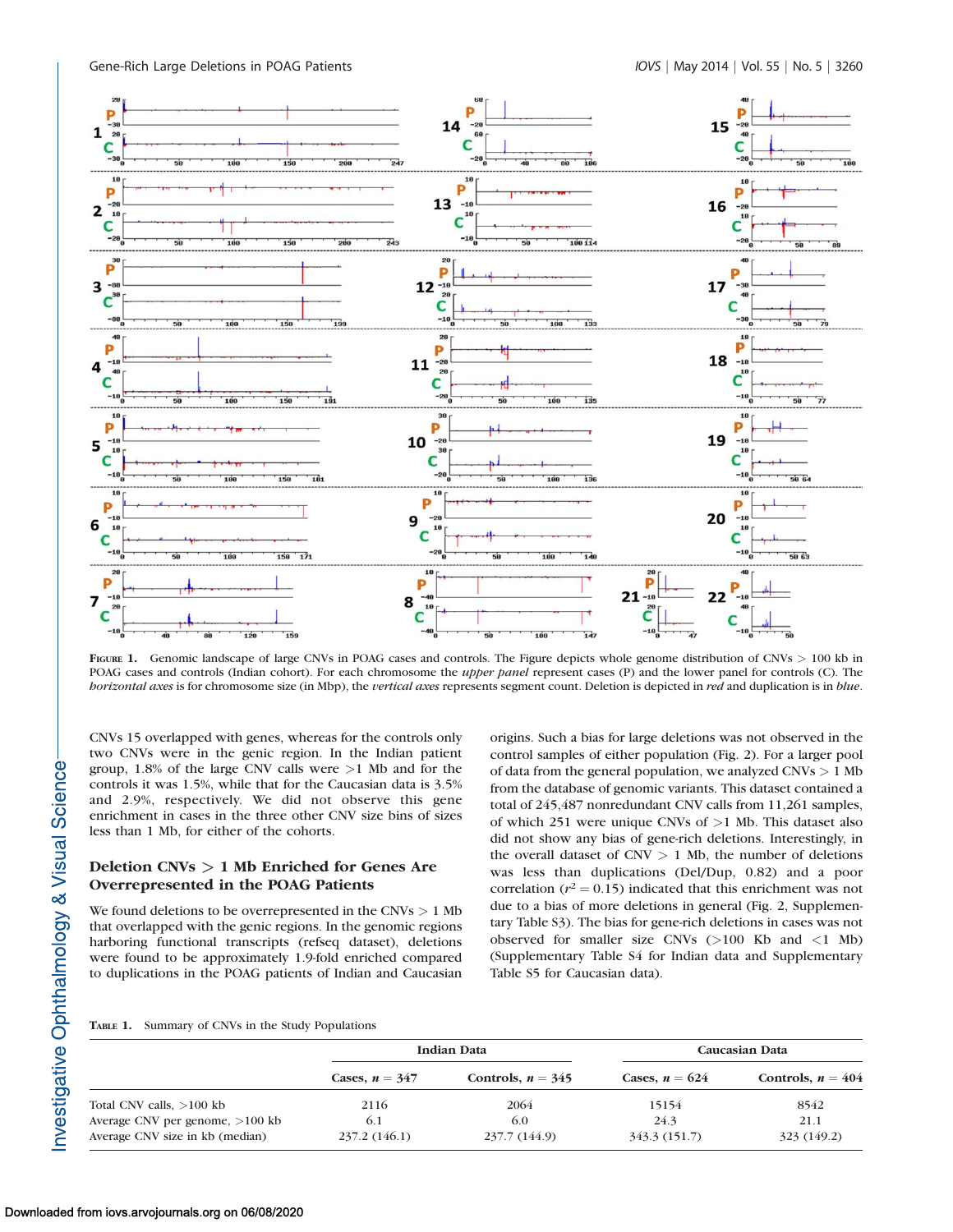|  | <b>TABLE 2.</b> Size Distribution of CNVs in the Study Populations |  |  |  |
|--|--------------------------------------------------------------------|--|--|--|
|--|--------------------------------------------------------------------|--|--|--|

|                       | <b>CNVs Indian Data</b> |                           |                         |                              | <b>CNVs Caucasian Data</b> |                    |                         |                       |
|-----------------------|-------------------------|---------------------------|-------------------------|------------------------------|----------------------------|--------------------|-------------------------|-----------------------|
| <b>CNVs Size Bins</b> | No. of CNVs.<br>Case    | CNVs Freq.<br><b>Case</b> | No. of CNVs,<br>Control | <b>CNVs Freq.</b><br>Control | No. of CNVs,<br>Case       | CNVs Freq.<br>Case | No. of CNVs.<br>Control | CNVs Freq,<br>Control |
| $100 - 250$ kb        | 1761                    | 0.83                      | 1734                    | 0.84                         | 12070                      | 0.8                | 6935                    | 0.81                  |
| $250 - 500$ kb        | 258                     | 0.12                      | 247                     | 0.12                         | 2106                       | 0.14               | 1123                    | 0.13                  |
| $500-1000$ kb         | 58                      | 0.03                      | 52                      | 0.03                         | 443                        | 0.03               | 237                     | 0.03                  |
| $>1000$ kb            | 39                      | 0.02                      | 31                      | 0.01                         | 535                        | 0.03               | 247                     | 0.03                  |

## Genes Influenced by  $>1$  Mb CNVs in POAG Cases Influence Relevant Pathways

Of the 125 genes found in Indian patients that overlap with CNVs > 1 Mb, 63% (78 genes) overlapped with deletions. These genes are overrepresented in pathways of apoptosis, transcription regulation, and cell death, while cell adhesion pathway genes are overrepresented in the duplication CNVs. The Indian and Caucasian POAG patients shared one duplication >1 Mb unique to the patients on chromosome 3, which potentially can influence three different genes; namely, CNTN4, CNTN4-AS2, and IL5RA. In Indian POAG cases, this was 1.3 Mb duplication, while in the Caucasian dataset it was 2.2 Mb duplication (Fig. 3). The overlapping region of the duplications found in both cohorts completely overlaps only with CNTN4, making it a novel candidate gene for POAG (Fig. 3). This large duplication was not found in either of the control cohorts or in the world populations (DGV). It would be interesting to study these genes in future to evaluate their possible involvement in the disease biology.

## CNVs > 1 Mb Found in POAG Patients Are Common With Other Neurodevelopmental Disorders

As mentioned above, we identified  $39 \text{ CNVs} > 1$  Mb in the Indian cohort. When checked for previous reports of association of these 39 large CNVs in other disorders (source, CNVD

TABLE 3. Significant Enrichment of Genic CNVs > 1 Mb

| <b>CNV Size Range</b> | <b>Status</b> | <b>Number</b><br>of Genes<br>in Each<br><b>Size Bin</b> | Total<br>Genes | P Value<br>$(\gamma^2$ test) |
|-----------------------|---------------|---------------------------------------------------------|----------------|------------------------------|
| Indian data           |               |                                                         |                |                              |
| 100 kb-250 kb         | case          | 1266                                                    | 1971           | 0.28                         |
|                       | control       | 1207                                                    | 1776           |                              |
| 250 kb-500 kb         | case          | 498                                                     | 1971           | 0.16                         |
|                       | control       | 404                                                     | 1776           |                              |
| 500 kb-1 Mb           | case          | 82                                                      | 1971           | $1.6 \times 10^{-8}$         |
|                       | control       | 160                                                     | 1776           |                              |
| $>1$ Mb               | case          | 125                                                     | 1971           | $1.17 \times 10^{-22}$       |
|                       | control       | 5                                                       | 1776           |                              |
| Caucasian data        |               |                                                         |                |                              |
| 100 kb-250 kb         | case          | 6974                                                    | 11399          | 0.18                         |
|                       | control       | 4710                                                    | 7454           |                              |
| 250 kb-500 kb         | case          | 2902                                                    | 11399          | 0.45                         |
|                       | control       | 1851                                                    | 7454           |                              |
| 500 kb-1 Mb           | case          | 928                                                     | 11399          | 0.09                         |
|                       | control       | 664                                                     | 7454           |                              |
| $>1$ Mb               | case          | 595                                                     | 11399          | $1.33 \times 10^{-11}$       |
|                       | control       | 229                                                     | 7454           |                              |

available in the public domain at http://202.97.205.78/CNVD/), we found 54 diseases, including 14 CNVs for nonsyndromic sensorineural hearing loss (35%), and 14 for autism, bipolar disorder, and schizophrenia together. Thus, 28 CNVs of 39 (72%) were implicated previously in other neurodegenerative diseases. The complete list of other disorders involved with these 39 CNVs is provided as supplementary data [\(Supplementary Table](http://www.iovs.org/content/55/5/3258/suppl/DC1) [S6\)](http://www.iovs.org/content/55/5/3258/suppl/DC1).

#### **DISCUSSION**

The importance of large CNV events and their cumulative burden has been highlighted for various diseases by multiple studies and especially in a variety of neurodevelopmental phenotypes. For example, diseases, like autism and intellectual disability, have been shown to have larger CNVs compared to controls.<sup>2</sup> We explored the possible role of large CNVs in the POAG subtype of glaucoma, a neurodegenerative disease of the central nervous system (retina). In a cohort collected from the eastern part of India (state of West Bengal), we identified a significant enrichment of gene-rich deletions of CNVs > 1 Mb. In another publically available dataset of POAG cases and controls of Caucasian origin, we found similar bias of large CNVs uniquely in the POAG cases.



FIGURE 2. Large deletions of  $> 1$  Mb, enriched in genic regions, are overrepresented in glaucomatous neurodegeneration. Individual CNV calls > 1 Mb are analyzed for their possible impact in the disease. The vertical bars show the ratio of deletions/duplications overlapping with known protein-coding genes. The *left vertical axis* reflect the values. Note the higher number of genes under deletions specifically in cases. The *red line* is the ratio for all deletions/all duplications  $> 1$  Mb. The values are reflected at the right vertical axis. Note that, except Indian cases, for all other groups the total number of duplications is higher than that of deletions (ratio  $<$  1). Indian and the Caucasian POAG cases show a much larger fraction  $(\sim2$ -fold) of deletions possibly disrupting protein-coding genes compared to corresponding controls. The larger dataset of DGV also matches with the trend observed in POAG controls. The source data for this plot is given in [Supplementary Table S3](http://www.iovs.org/content/55/5/3258/suppl/DC1).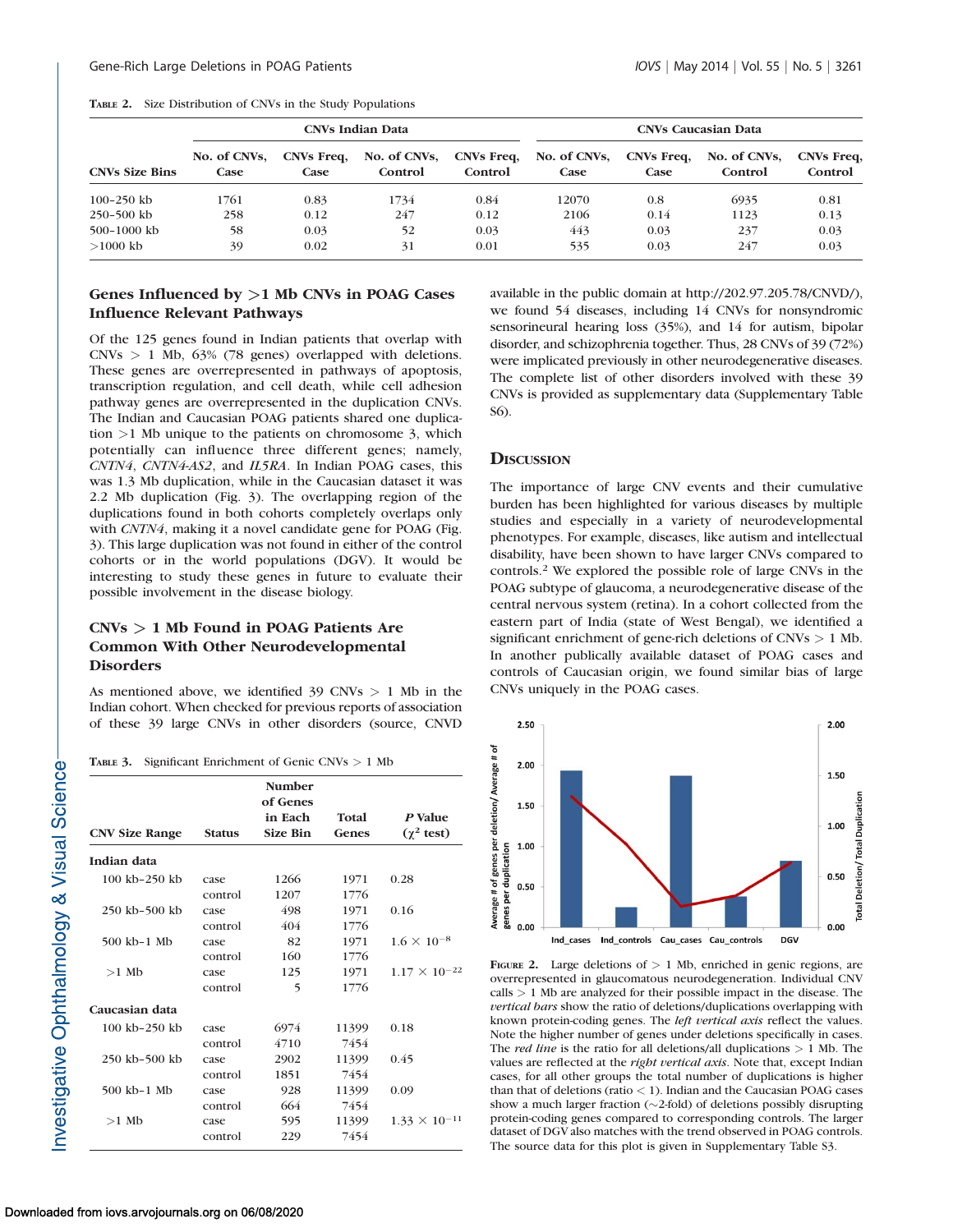

FIGURE 3. A large duplication involving CNTN4 unique to POAG patients. The scheme displays the genomic perspective of the large duplication on 3p26.3 found in both the cohorts and was absent in all controls, including DGV. The green rectangles represent the regions under individual duplication and below the refseq genes are shown. Note that CNTN4 is the only gene that completely encompasses the overlapping region of the two CNVs. In Indian POAG, this was a 1.3 Mb duplication (chr3:1,761,751- 3,086,458) while in the Caucasian dataset it was a 2.2 Mb duplication (chr3: 2,034,893- 4,258,763). The coordinates are from hg18.

nvestigative Ophthalmology & Visual Science

It was intriguing to observe the consistent distribution of deletions and duplications in cases and controls within a particular ethnic background vis-à-vis the contrast in average number of CNVs in samples between two ethnic populations analyzed during this study. In the Indian cohort we observed an average of  $6.0 \text{ CNVs} > 100 \text{ kb}$  per individual, compared to an average of 22.0 for the Caucasian cohort (24 for cases and 21 for controls). However, as shown in the Results section, this difference in the basal CNV number did not affect the relative frequencies of the larger CNVs in POAG patients with respect to the controls of the same ethnicity. It was reported earlier that the interindividual and interpopulation differences in the copy number of genes (e.g., CCL3L1) can significantly alter the individual and population threshold for susceptibility to diseases (HIV-1 infection).<sup>17</sup> In addition, our previous study on 26 diverse populations of India showed widespread differences in average number of CNVs per sample, $4$  which was related to ethnic and geographic backgrounds. Globally, it has been shown that different populations harbor different average number of CNVs per sample, where admixed populations had higher number of CNVs,<sup>18</sup> Interestingly, the GLAUGEN study used for the Caucasian ethnicity had samples of European as well as Hispanic origins, which might contribute to the higher CNV per sample. Some of the samples from the GALUGEN data might have been generated from saliva DNA instead of blood DNA, and the tissue mediated variability also might contribute to different CNV number, but in absence of that information in the dataset accessible to us, we cannot assess this factor. We also have performed a correlation of standard deviation of logR ratio with the number

of CNV calls in the Indian and the Caucasian data to check whether samples with higher logR ratio variation show higher CNVs. As shown in [Supplementary Figure 4,](http://www.iovs.org/content/55/5/3258/suppl/DC1) the correlations were poor (0.009 and 0.002 for the Indian and Caucasian data, respectively), indicating that the differences in CNV numbers in different populations is a biological feature rather than a technical noise.

We investigated each individual CNV calls in the data with a size filter of >100 kb so that rare events with greater impact are not missed. We observed very similar frequencies of CNVs in cases and controls, as well as genes influenced by them for size ranges between 100 and 500 kb. However, when we analyzed even larger CNVs, particularly of size > 1 Mb, we found a distinct bias of CNVs influencing genes in the cases compared to controls and this observation was consistent in both populations. We identified 39 and 31 CNVs  $> 1$  Mb in POAG patients and controls, in the Indian cohort influencing 125 and 5 genes, respectively, This indicated that the CNVs in patients, especially large deletions were enriched for gene-rich regions compared to the controls.

The specificity of gene-rich large deletions in POAG patients was checked further in CNVs  $> 1$  Mb from  $> 11,000$  samples from database of genomic variants, which corroborated our data for the control cohorts. We also ruled out the possibility that this enrichment is due to a larger representation of deletion CNV in the dataset (Fig. 2). The enrichment of gene-rich deletion CNVs was not observed in the CNVs smaller than 1 Mb. We observed 39 CNVs > 1 Mb in 31 patient samples, of which eight harbored more than one event. The majority of singleton  $CNVs > 1 Mb$ implied the fact that genetic etiology of individual patients might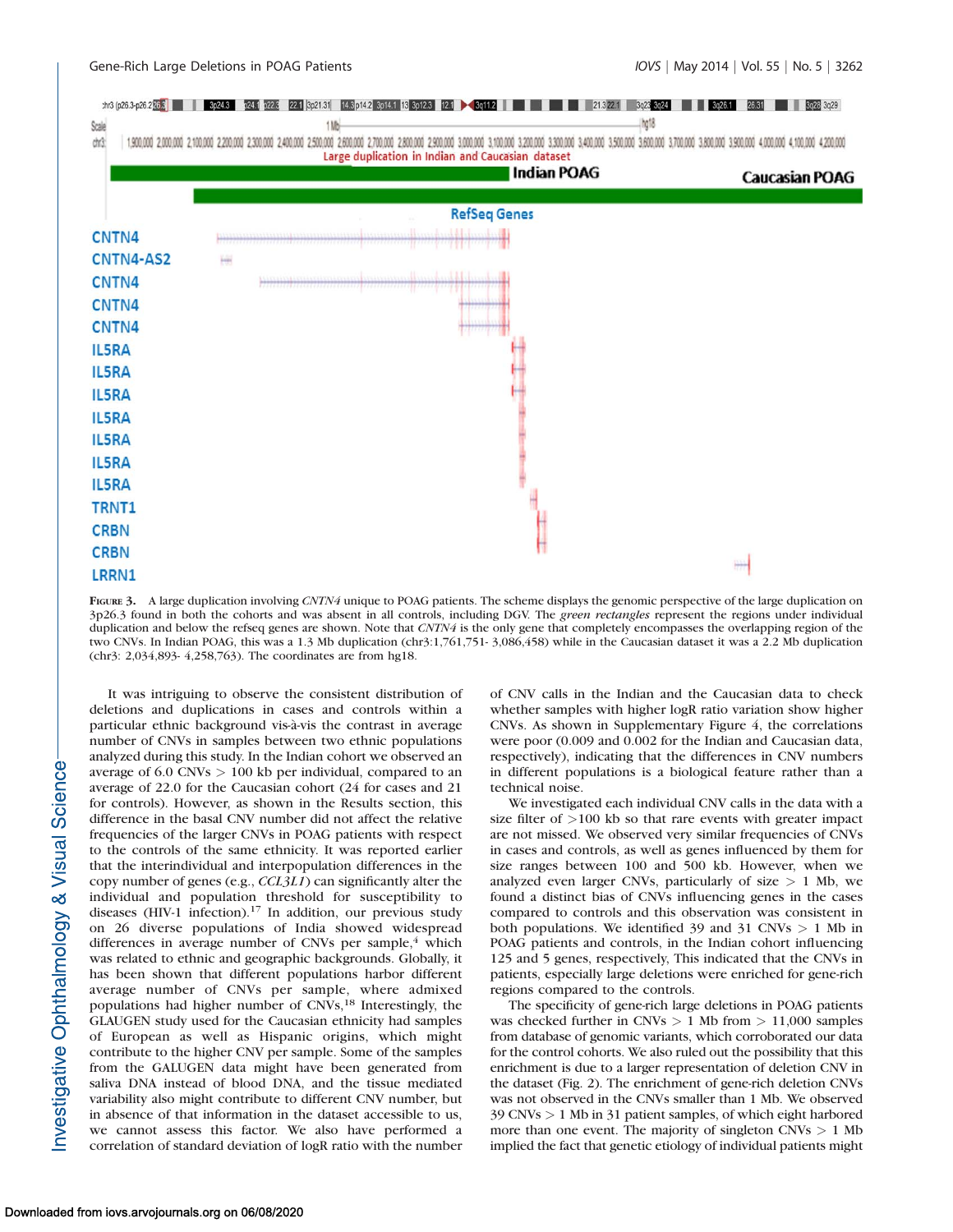be unique and different from each other. This was consistent with the recent observations that >80% of the deleterious variants are singletons in the general population.19 In POAG in particular and complex phenotypes in general, rare personalized genetic events might contribute more to the phenotypic perturbation assisted by common variants.20

In our dataset of CNVs  $> 100$  Kb, we identified regions overlapping with nine different GLC1 loci (GLC1B, -C, -D, -H, -I, -J, -K, -M, and -N), but all except GLC1C also were found in the controls. In one patient (GL439), we identified a 212.5 Kb heterozygous deletion in chromosome 3 overlapping with the GLC1C locus. This locus was identified to be linked to POAG in two independent studies.<sup>21,22</sup> However, CNVs in this region were observed in the DGV data. For all the nine GLC1 loci, we found CNVs in cases and controls of the Caucasian data. It will be interesting to investigate in larger cohorts whether CNVs in these regions show significant different distribution between the cases and controls to provide insights into the etiology of common CNVs in glaucomatous neurodegeneration.

Two CNVs > 1 Mb were common between the Indian and Caucasian POAG patients, but absent in the matched control sets as well as in the global samples. One of these was duplication in both populations influencing three genes; namely, CNTN4, CNTN4-AS2, and IL5RA. The CNTN4 CNVs have been reported in 3p syndromes characterized by imperfect motor movements and behavior abnormalities.<sup>23</sup> At the molecular level, CNTN4 CNVs affects synapse formation and cell adhesion.<sup>24</sup> The CNVs in this gene have been implicated in neurodegenerative diseases like ataxia, autism, and so forth.25,26 The CNTN4 encodes a member of the contactin family of immunoglobulins. Contactins are axon-associated cell adhesion molecules that function in neuronal network formation. The encoded protein is a glycosylphosphatidylinositol-anchored neuronal membrane protein that may have a role in the formation of axon connections in the developing nervous system.<sup>27</sup> The CNTN4 expression is seen in the retina.<sup>28</sup> Duplication in this gene is associated with neurodegenerative diseases, like autism and ataxia.25,26 It has been proposed that the duplicated allele may generate a truncated protein that potentially could interfere with normal CNTN4 function and the same study has found duplication in CNTN4 associated to optic nerve aplasia disease, which causes visual impairment in children, in which the abundance of RGCs is significantly reduced.<sup>27</sup> Glaucoma is a neurodegenerative disease, where optic nerve atrophies are crucial clinical factors caused by retinal ganglion cell (RGC) death. Our finding of CNTN4 duplication in both cohorts is interesting for further studies to bring more insights into disease biology.

Complex diseases are known to have overlapping genetic etiologies.<sup>29</sup> We checked for the 39 CNVs  $> 1$  Mb found in our POAG patients for their involvement in other complex neurodegenerative disorders. Four diseases; namely, autism, schizophrenia, bipolar disorder, and nonsyndromic sensorineural hearing loss, accounted for 71.8% (28/39) of the CNVs identified in our samples. This indicates overlapping genetic basis for these diseases. Interestingly, as per our data, large CNVs in genic regions are present more in the cases, but in the same genomic region much smaller CNVs are observed in the control samples ([Supplementary Table S1\)](http://www.iovs.org/content/55/5/3258/suppl/DC1). This indicates a negative selection for larger CNVs in the healthy genome, while retaining the polymorphic diversity of variant regions, which might enable the species to adapt and evolve to changing environment.

In summary, we have shown significant bias for deletions >1 Mb in gene-rich regions for POAG patients across population backgrounds and identified CNTN4 as a potential novel candidate for POAG. We also have shown that different populations can have different basal CNV occurrence implying that the relative number of CNVs within a population might be a better disease indicator/marker than the absolute comparison of CNV numbers across populations. Our study provides new insights into the genomic basis of POAG and paves future directions for better understanding of glaucomatous neurodegeneration in the light of selective enrichment of large generich deletions.

#### Acknowledgments

The authors thank Subhashree Nayak and Pramod Gautam for their help in various technical issues throughout the study, Prajakta Bajad for critical review of the manuscript, the GENEVA Coordinating Center (U01 HG004446) for assistance with phenotype harmonization and genotype cleaning, as well as with general study coordination, and the National Center for Biotechnology Information for assistance with data cleaning.

Supported by the Council of Scientific and Industrial Research (CSIR), India (Grants MLP-0016 and BSC-0123), and a senior research fellowship from CSIR-India (LK). The GLAUGEN study was supported by the National Institutes of Health (NIH) Genes, Environment and Health Initiative ([GEI], U01HG004728). The GLAUGEN study is one of the genome-wide association studies funded as part of the Gene Environment Association Studies (GENEVA) under GEI. Genotyping, which was performed at the Broad Institute of the Massachusetts Institute of technology (MIT; Cambridge, MA, USA) and Harvard University (Cambridge, MA, USA), was supported by the NIH GEI (U01 HG04424).

Disclosure: L. Kaurani, None; M. Vishal, None; D. Kumar, None; A. Sharma, None; B. Mehani, None; C. Sharma, None; S. Chakraborty, None; P. Jha, None; J. Ray, None; A. Sen, None; D. Dash, None; K. Ray, None; A. Mukhopadhyay, None

#### **References**

- 1. Itsara A, Cooper GM, Baker C, et al. Population analysis of large copy number variants and hotspots of human genetic disease. Am J Hum Genet. 2009;84:148–161.
- 2. Girirajan S, Brkanac Z, Coe BP, et al. Relative burden of large CNVs on a range of neurodevelopmental phenotypes. PLoS Genet. 2011;7:e1002334.
- 3. Kuningas M, Estrada K, Hsu YH, et al. Large common deletions associate with mortality at old age. Hum Mol Genet. 2011;20: 4290–4296.
- 4. Gautam P, Jha P, Kumar D, et al. Spectrum of large copy number variations in 26 diverse Indian populations: potential involvement in phenotypic diversity. Hum Genet. 2012;131: 131–143.
- 5. Ray K, Mookherjee S. Molecular complexity of primary open angle glaucoma: current concepts. J Genet. 2009;88:451–467.
- 6. Burdon KP, Macgregor S, Hewitt AW, et al. Genome-wide association study identifies susceptibility loci for open angle glaucoma at TMCO1 and CDKN2B-AS1. Nat Genet. 2011;43: 574–578.
- 7. Scheetz TE, Fingert JH, Wang K, et al. A genome-wide association study for primary open angle glaucoma and macular degeneration reveals novel Loci. PLoS One. 2013;8: e58657.
- 8. Davis LK, Meyer KJ, Schindler EI, et al. Copy number variations and primary open-angle glaucoma. Invest Ophthalmol Vis Sci. 2011;52:7122–7133.
- 9. Liu Y, Gibson J, Wheeler J, et al. GALC deletions increase the risk of primary open-angle glaucoma: the role of Mendelian variants in complex disease. PLoS One. 2011;6:e27134.
- 10. Nag A, Venturini C, Hysi PG, et al. Copy number variation at chromosome 5q21.2 is associated with intra-ocular pressure. Invest Ophthalmol Vis Sci. 2013;54:3607–3612.